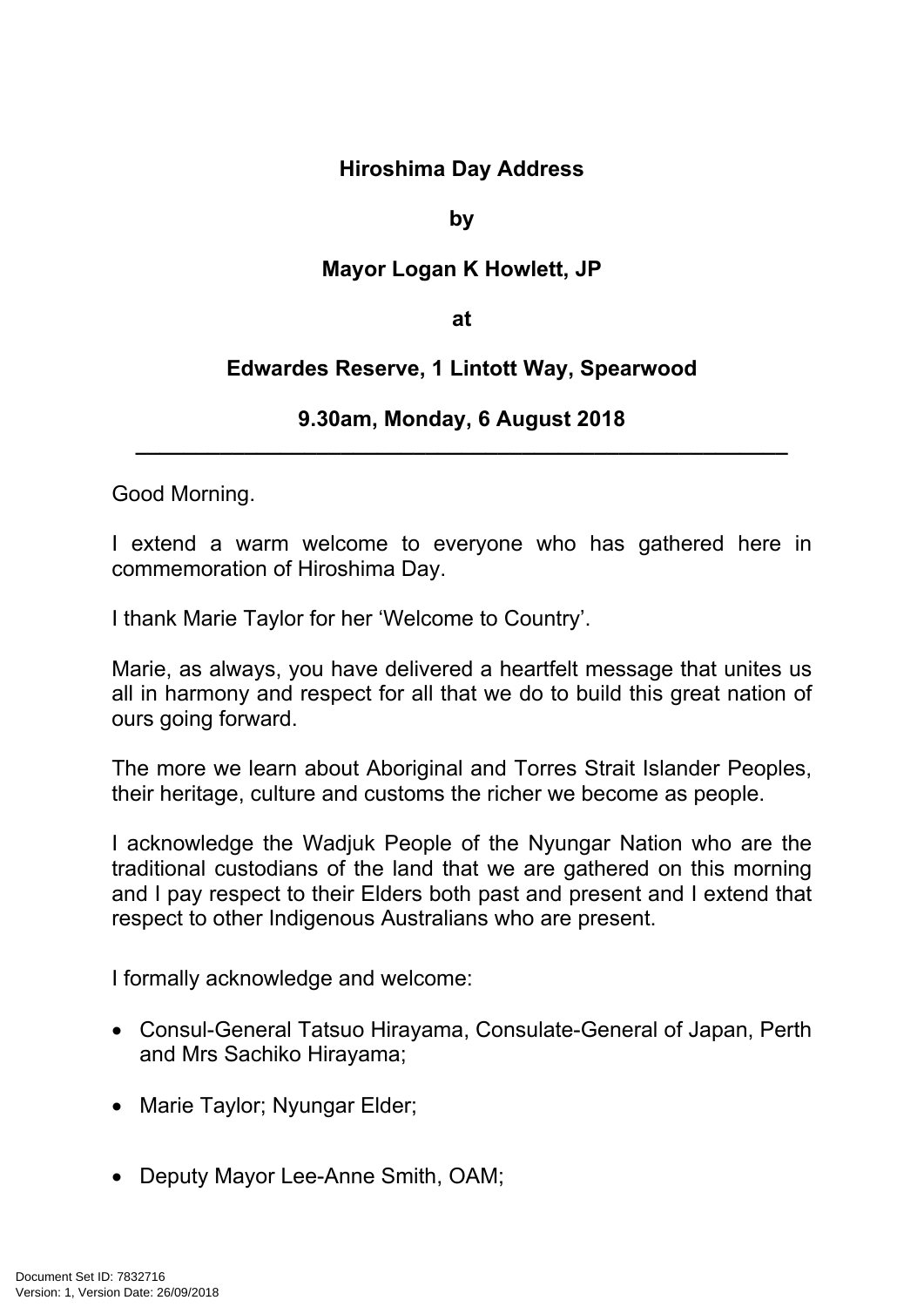- My wife Patricia;
- Mr Stephen Cain, Chief Executive Officer, City of Cockburn;
- Mr Don Green, Director Governance & Community Services, City of Cockburn;
- Other staff; with particular reference to Sandra Edgar who has coordinated today's Commemorative Service;
- Members of the City's Parks & Gardens Staff who have selected the trees and prepared the planting location for us today;
- School Principals, Teachers, Students, Parents;
- Ladies and gentlemen, one and all.

Today is the 33rd occasion that the City has been involved in commemorating Hiroshima Day.

Peace Park located on Spearwood Avenue, Spearwood was the location first used to commemorate Hiroshima Day.

For those of you that are familiar with Peace Park it is fully planted with trees and the City has moved to plant trees at various parks across the City.

Importantly, Peace Park forms part of what is referred to as 'Friendship Way' reflecting the City's indigenous heritage and culture, its involvement in international relationships through sister city arrangements, a memorial to those who made the ultimate sacrifice for their country and Peace Park itself.

'Friendship Way' is a unique concept that has received national recognition.

It has high visibility in our community and all who choose to travel along its 6.5 kilometre distance from Beeliar Drive to Cockburn Road can clearly see some magnificent public artwork and aspects of the trees and plants reflecting our close connection to nature.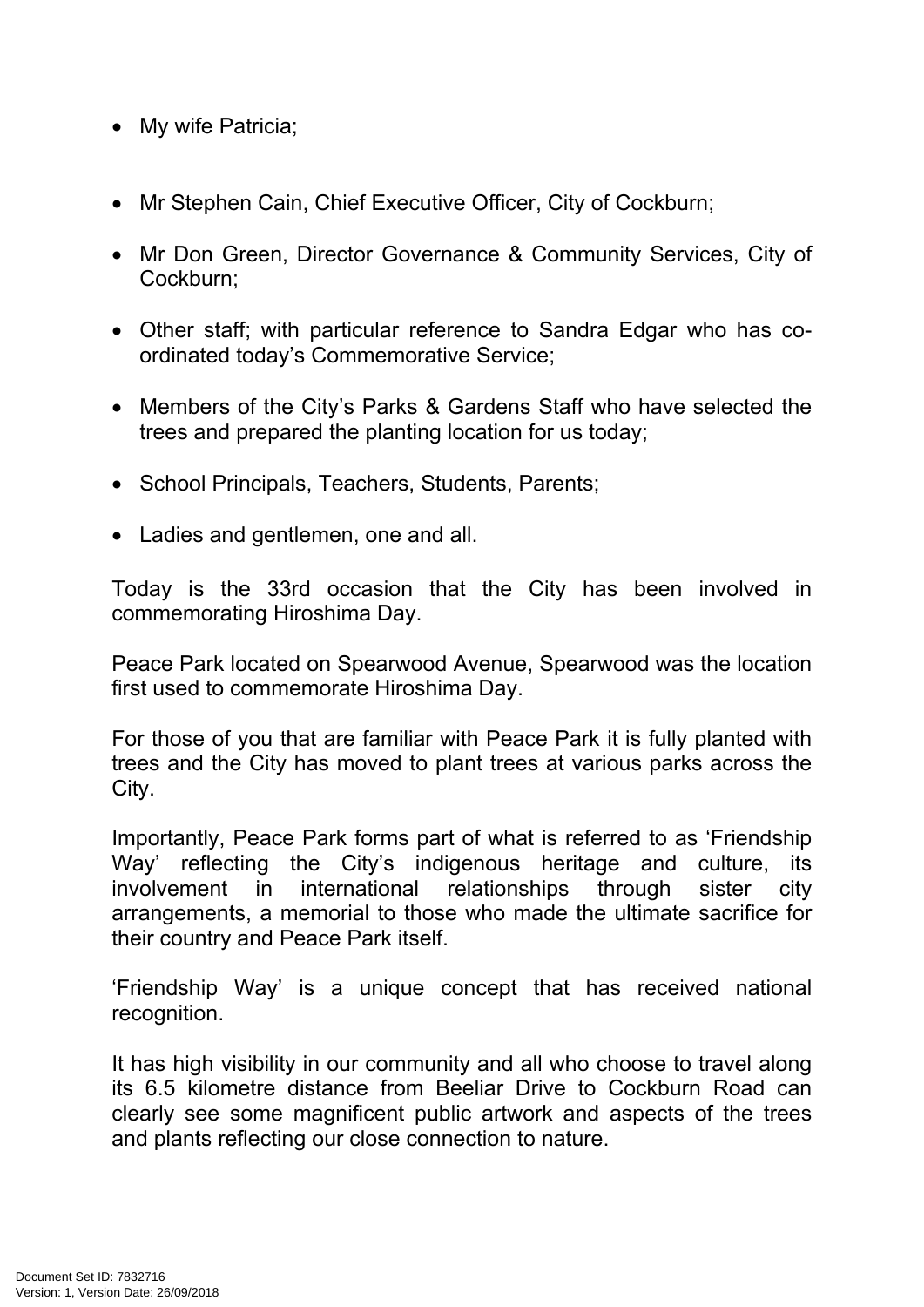Friendship Way is identified in the City's Public Artworks Strategy which is guided by the "Lifestyle and Aspiration" achievement outcome of Council's Strategic Plan: "*To foster a sense of community spirit within the district generally and neighbourhoods in particular."*

The hundreds of trees planted across our community in those 33 years by representatives of the Japanese Consulate in Perth, members of our Council and students from across the Fremantle education district continue to flourish.

They symbolise the strength of our friendship with Japan and its people and reflect the nature of our growing relationship as we reach out in terms of trade, education, tourism and cultural exchange.

There is a healthy and developing exchange of students from a number of our schools in the district and those in Japan that nurtures international relations and provides the opportunity to experience firsthand all that each country has to offer.

Indeed these opportunities in all likelihood help to foster the future business leaders, community leaders, Ambassadors, Consuls Generals, Consuls and other diplomatic staff of our respective countries.

Today's commemorative service provides us all with the opportunity to learn from each other to share in a moment of reflection, of times past, of a people and its nation impacted by nuclear warfare; a world impacted by the aftermath – of generations of young people asking why; of trees being planted by children as a mark of respect and remembrance; and just as those trees grow tall and reach for the stars so we support our children as they too grow and aspire to take up leadership roles and to become the mums and dads of our future generations.

It is important for all of us to know and understand the circumstances of the bombings that occurred.

Hiroshima and then three days later the bombing of Nagasaki are grim reminders of the destructive power of nuclear weapons and the impact they have on individuals, families, communities and nations.

The Cities of Fremantle and Cockburn, together with other local governments across Australia, are members of the Mayor's for Peace